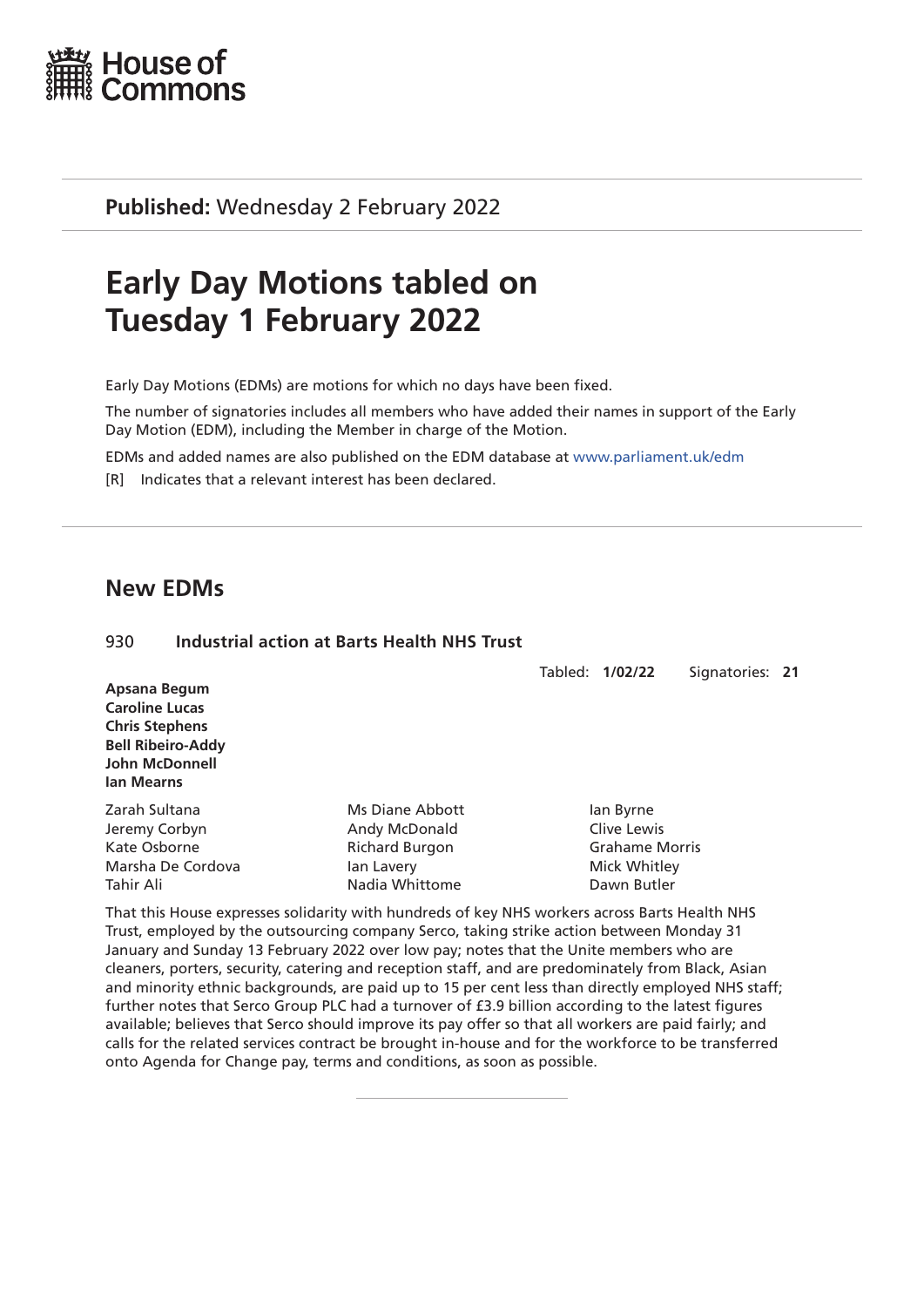#### 931 **Siblings in the care system**

#### **Mrs Emma Lewell-Buck**

That this House notes the urgent need to improve sibling contact for children in care; further notes that research shows more than 70 per cent of looked-after children with a sibling in care are separated from that brother or sister; further expresses concern about the harm caused when sibling relationships are needlessly ripped apart in the care system; further notes that current legislation requires a looked-after child to have reasonable contact with their parents, without recognising the provision for a looked-after child's contact with their siblings or half siblings; urges the Government to recognise the importance of sibling bonds and shared experience in the care system; and further emphasises the importance of documentaries, such as Split up in Care – Life Without Siblings, in rising awareness of the real life impact of sibling separation.

#### 932 **Use of reusable nappies**

#### **Kirsty Blackman**

That this House commends Nappy Alliance for their promotion of reusable nappies and positive environmental practices; notes that reusable nappies help reduce the consumption of single use plastic; and further notes that a voucher for those is issued to new parents as part of the Scottish Government's Baby Box initiative.

#### 933 **LGBT+ History Month**

Tabled: **1/02/22** Signatories: **1**

## **Kirsten Oswald**

That this House notes that February is LGBT+ History Month, which aims to promote equality and diversity for the benefit of all; welcomes this year's theme, Blurring Borders: A World in Motion, which invites people to think beyond borders and to consider their place within the global movement towards equality; expresses concern that in 69 UN member states, LGBT+ people are still criminalised and targeted under numerous discriminatory laws; further expresses concern at the potential impact of the Nationalities and Borders Bill on LGBT+ people seeking safety from persecution; highlights the vital work done by community support groups, such as the LGBT+ Youth Helpline in East Renfrewshire operated in partnership by East Renfrewshire Council and the East Renfrewshire LGBT+ Youth Group; understands that LGBT+ History Month is coordinated in Scotland by LGBT Youth Scotland, a national charity aimed at promoting health and wellbeing among LGBT+ young people aged 13 to 25; wishes all involved with LGBT+ History Month every success in their endeavours; and calls on all Members to support this annual event and raise awareness of the part that everyone can play in delivering a fairer, just, and more equal society for all.

### 934 **Sheep worrying protections**

Tabled: **1/02/22** Signatories: **1**

#### **Ben Lake**

That this House notes with concern press reports suggesting that the progression of the Animal Welfare (Kept Animals) Bill is being paused by the Government; notes that that legislation will deliver a long-overdue tightening of regulations regarding sheep worrying attacks; is concerned with the continued mental and economic pressure that sheep worrying places on farming communities in Wales and across the UK; recalls the 2021 results of the National Sheep

Tabled: **1/02/22** Signatories: **1**

Tabled: **1/02/22** Signatories: **1**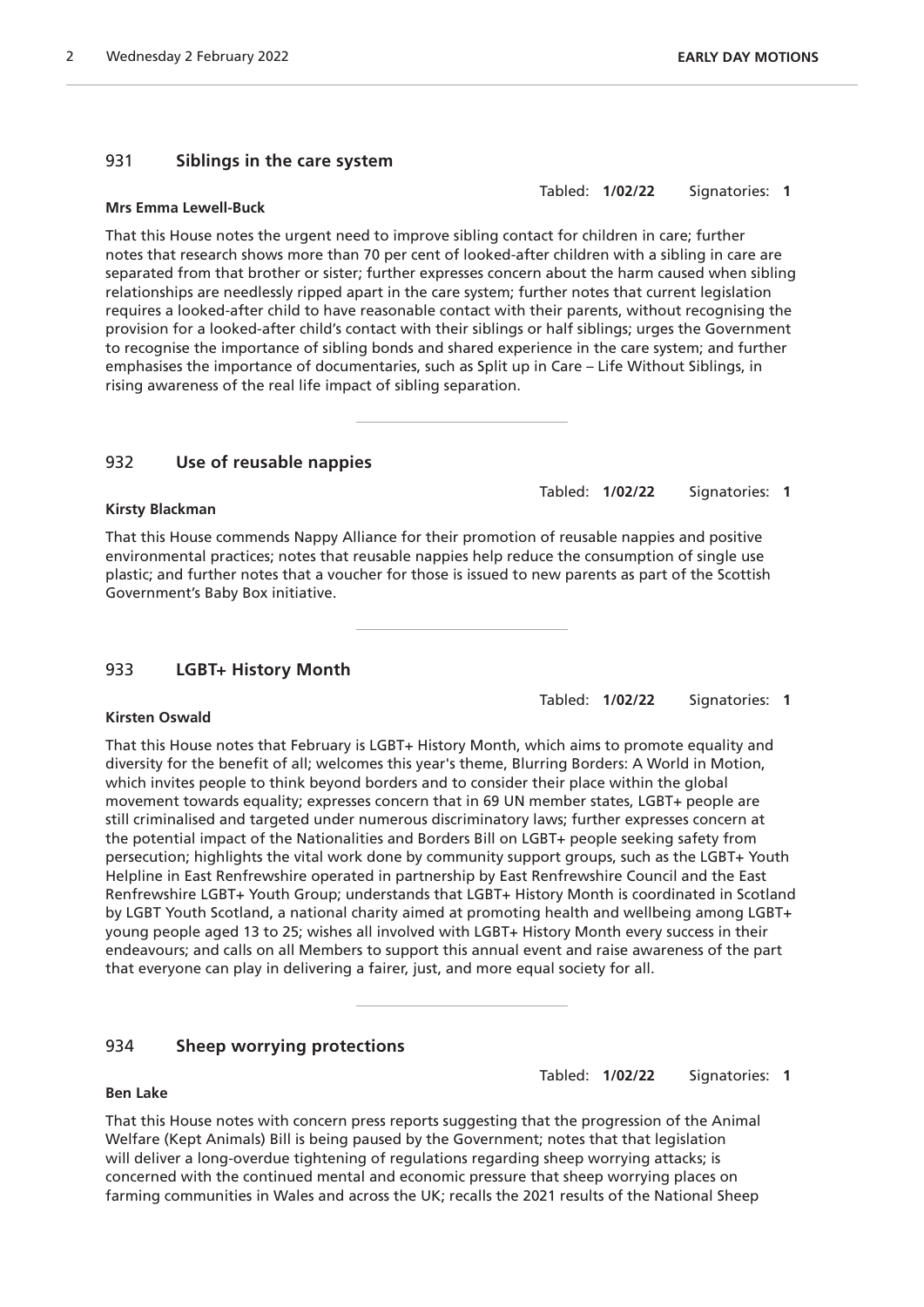Association's annual survey noting that on average five sheep are injured and two sheep killed per sheep worrying attack, costing on average £1570 but up to £50,000; and seeks assurance from the Government that legislation addressing sheep worrying will be allowed to progress under the Animal Welfare (Kept Animals) Bill or otherwise separate urgent legislation will be brought to the House.

#### 935 **Housing emergency**

#### **Lloyd Russell-Moyle**

That this House notes with concern that the Government is providing insufficient grant for building council housing; that the current policy encourages the building of homes which charge so-called affordable rent, in reality unaffordable for many; encourages the conversion of social rent homes to affordable rent, leading to tenants in similar properties paying up to double the rent of homes charged social rent; that as a result of Right to Buy council housing stock continues to decline with 200,000, less than in 2010 in England alone; that housing revenue accounts have insufficient income as a result of the 2012 debt settlement and government policies since then; this House, therefore, calls on the government to provide grant only for building social rent homes; that it agrees with Shelter's and the Local Government Association's call for funding a large scale social housing building programme; that grant at least of £10 billion a year is required to fund 100,000 social rent council homes a year; that this House recognises the need to stop the loss of stock by ending Right to Buy; that the government reopens the 2012 debt settlement which imposed bogus debt on housing revenue accounts; and that without these measures there is no chance of resolving the housing emergency we face.

### 936 **Cost of reducing fire dangers and buy-to-let landlords**

#### **Sir Peter Bottomley**

That This House welcomes Government proposals that leaseholders should not have to contribute to the cost of reducing fire dangers in blocks of flats; notes that those subletting flats as a result of being unable to sell them due to cladding or other fire issues may come within terms of the proposed financial contributions scheme; and asks that all leaseholders, whether owner occupiers or individual landlords, should be treated equally and fairly as buy-to-let landlords and owneroccupying leaseholders have faced the same problems with developers through no fault of their own.

### 937 **Charlie Wardrope at the UK Youth Climbing Series Grand Final**

Tabled: **1/02/22** Signatories: **1**

#### **Owen Thompson**

That this House congratulates 11-year old Charlie Wardrop from Eskbank, Midlothian, on winning the UK Youth Climbing Series Grand Final in Southampton in November 2021; notes that that achievement has placed him in the sport's GB Development Squad; notes with admiration that Charlie began climbing as recently as late 2019 at Eden Rock at Edgefield Industrial Estate in Loanhead; commends Charlie for his impressive progress in both rope climbing and bouldering; and further commends professional and amateur climbers for their contribution to sporting and outdoors culture.

Tabled: **1/02/22** Signatories: **1**

Tabled: **1/02/22** Signatories: **1**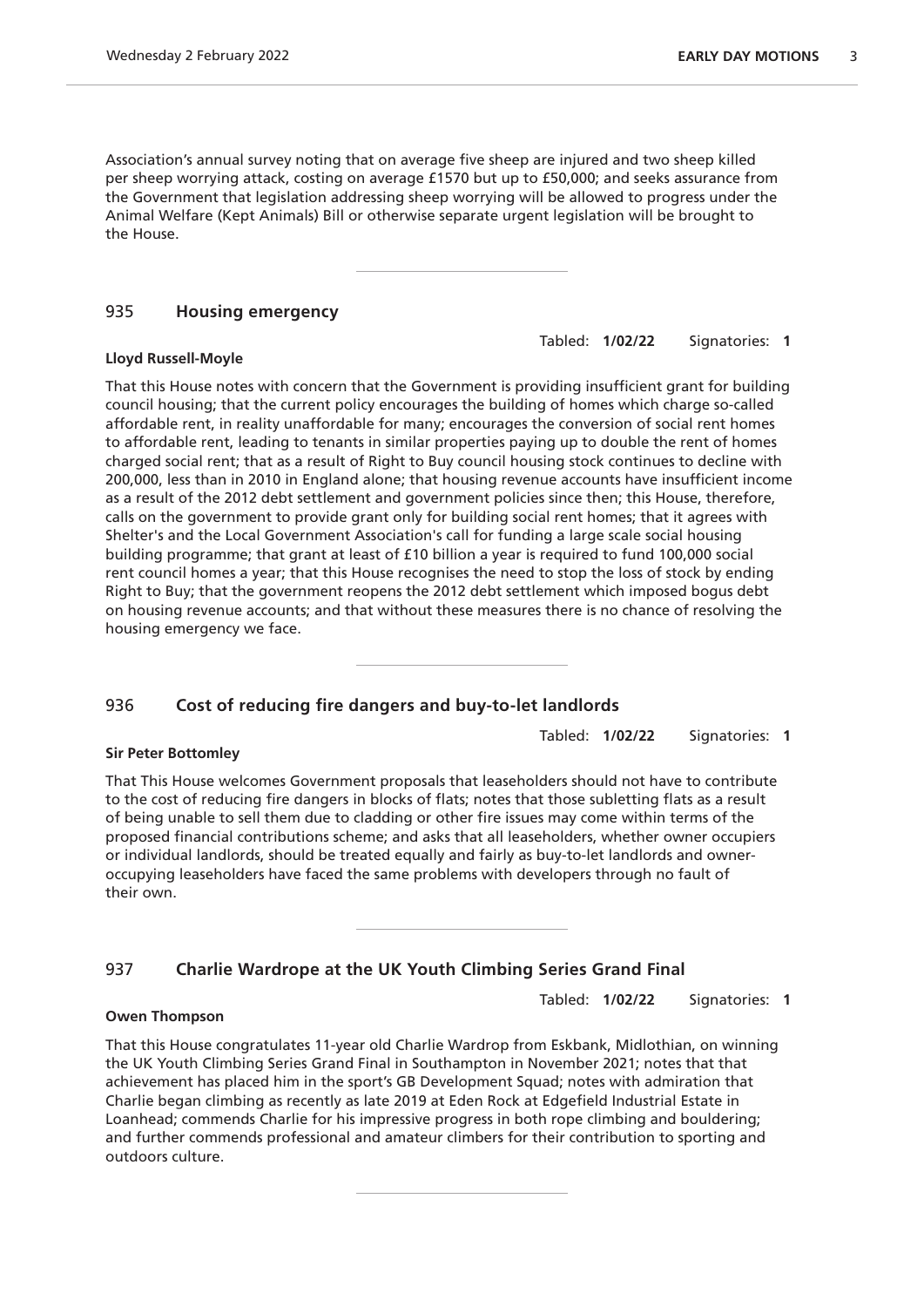#### 938 **Constitutional referendum in Belarus**

#### **Tony Lloyd**

Tabled: **1/02/22** Signatories: **1**

That this House notes the plans of the regime in Belarus to hold a constitutional referendum; stresses that there are now over 1000 political prisoners in Belarus while 241 NGOs and 40 media outlets have been closed down; highlights the imprisonment of the Belsat journalists, Darya Chultsova and Katsyaryna Andreyeva; emphasises that there is an ongoing pattern of repression of any freedom of speech and a purge of anyone in state employment who has expressed any dissent against the governing regime; believes that, in these circumstances, the upcoming Belarusian constitutional referendum cannot be viewed as free and fair; and calls on the governing regime in Belarus to allow civil society and the independent media to operate to allow for a genuine national debate over these proposed changes.

#### 939 **Belarus political prisoners**

Tabled: **1/02/22** Signatories: **1**

#### **Tony Lloyd**

That this House views with serious concern the fraudulent election in Belarus in August 2020 which led to widespread public demonstrations; notes that these demonstrations have been met by increasingly repressive measures by the governing regime; condemns the arbitrary arrests, use of extreme violence by security forces and allegations of torture and sexual violence in prisons; emphasises that there are now over 1000 political prisoners in Belarus; deplores the incarceration of so many women who have young children, including Volha Zalatar, Alena Maushuk, Tatsiana Kaneuskaya, Tatsiana Zverko, Ksenia Lutskina, Antanina Kanavalava, Iryna Schastnaya, Maryna Dubrouskaya, Iryna Harashyna, Alena Kurnysh, Yuliya Laptanovich, Palina Sharenda-Panasyuk, Volha Takarchuk, Tatsiana Astrouskaya, and Volha Filatchenkava; and calls on the Belarusian authorities to immediately release all political prisoners, especially women with children, and comply with its human rights obligations.

## **Added Names**

Below are EDMs tabled in the last two weeks to which names have been added. Only the first 6 names and any new names are included.

#### 860 **War Pensions and Armed Forces Compensation payments**

Tabled: **18/01/22** Signatories: **45**

**Owen Thompson Angela Crawley Hannah Bardell Ian Blackford Marion Fellows Carol Monaghan**

Drew Hendry

That this House believes that the current process for claiming War Pensions and Armed Forces Compensation payments is not fit for purpose and drives many veterans to give up on claims, severely deteriorates many veterans' mental health, drives many into poverty, and increases the risk of suicides; applauds our veterans for the immense sacrifices they have made and believes that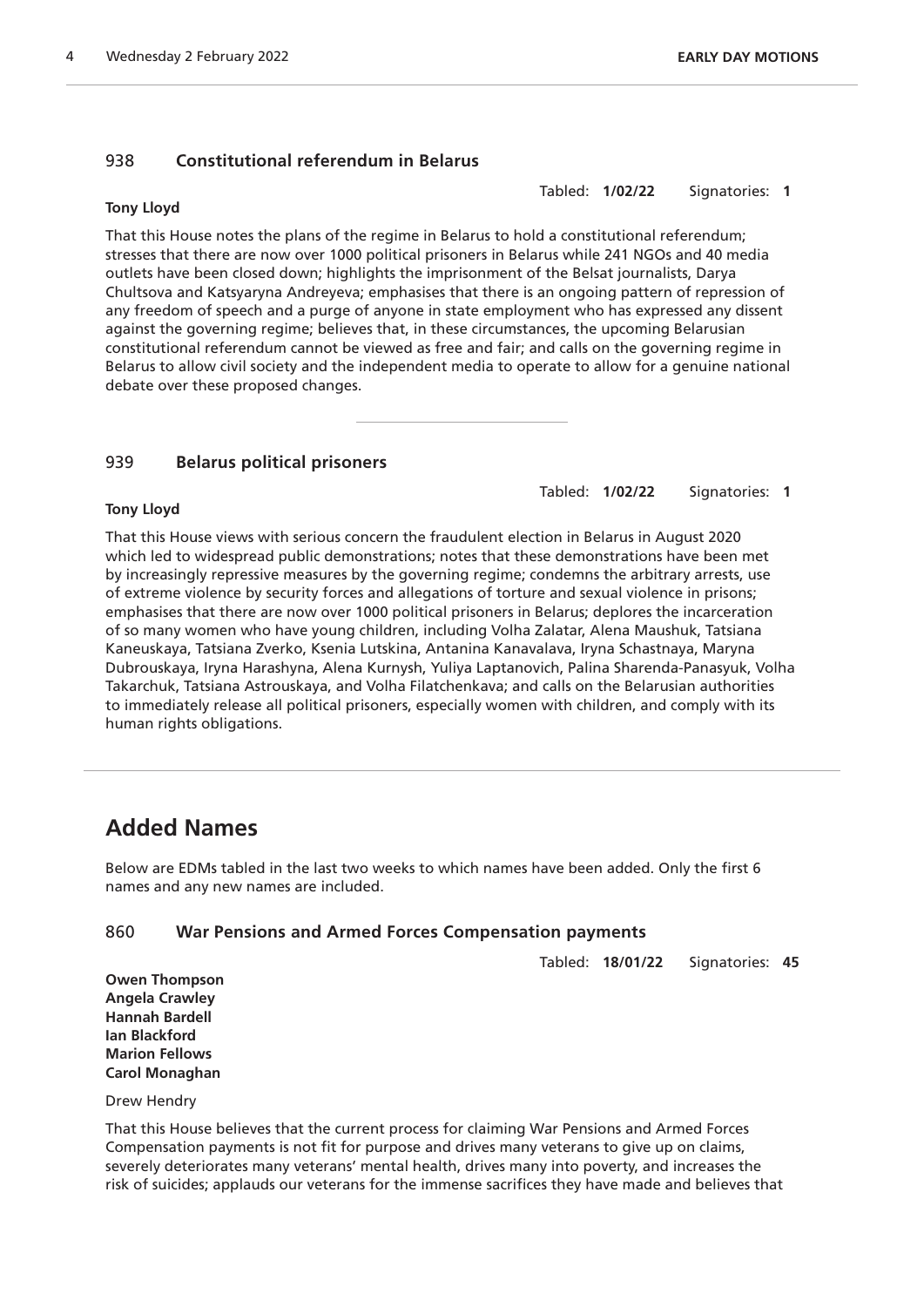all veterans deserve to be fairly compensated for injury, illness and death caused by their time in service; but is deeply concerned about the mental health impact on veterans of the complexity, lack of transparency and lack of impartiality in the process of putting in a claim, requesting a review of evidence and engaging with the War Pensions and Armed Forces Compensation Tribunal, which results in too many veterans not getting the level of payment they need and then facing complex processes in order to get an increase; believes that serious questions must be answered with regards to the use of Veterans UK medical assessors in assessing claims, in particular the practice of the same medical assessor assessing a veteran's claim at three separate stages of the process instead of separate assessors being used to ensure impartiality and a range of opinions; is deeply concerned by reports of medical evidence and paperwork being removed from veterans' evidence bundles by Veterans UK during the tribunal process; and calls on the Government to honour its duty of care to veterans by launching an independent inquiry into the failings of the current system.

#### 864 **Cervical Cancer Prevention Week**

Tabled: **18/01/22** Signatories: **36**

**Dr Philippa Whitford Hannah Bardell Marion Fellows Allan Dorans Jim Shannon John Nicolson**

Drew Hendry

That this House notes the week commencing 17 January 2022 is Cervical Cancer Prevention Week; recognises that, while not always easy, attending cervical screening allows diagnosis and treatment of Human Papilloma Virus, as well as early detection of Cervical neoplasia, and can therefore save lives; believes that no-one should feel alone or confused when receiving their cervical screening results; and highlights that Jo's Cervical Cancer Trust provides information and support and encourages Members to support that campaign to promote the vital importance of attending cervical screening.

#### 865 **Miscarriage leave and employment policy**

Tabled: **18/01/22** Signatories: **39**

**Angela Crawley Hannah Bardell Allan Dorans Jim Shannon John Nicolson Paula Barker**

Drew Hendry Ms Anum Qaisar

That this House believes that the Government should introduce a policy of paid miscarriage leave; is aware that the Government has so far been hesitant to introduce such a policy; notes that, in the UK, two weeks parental bereavement leave and pay is in place after stillbirth, however there is no such support for anyone who has experienced a miscarriage before 24 weeks of pregnancy; understands that miscarriage is an extremely traumatic experience and that more support should be provided to families that experience such a loss; considers unacceptable the Government's position that Statutory Sick Pay or annual leave are adequate compromises for a specific miscarriage leave provision; recognises that the provision of paid miscarriage leave is in line with the need to develop a more proactive approach to workplace health and wellbeing as expressed in the Taylor review of modern working practices; assesses that this issue should be viewed under the Taylor review's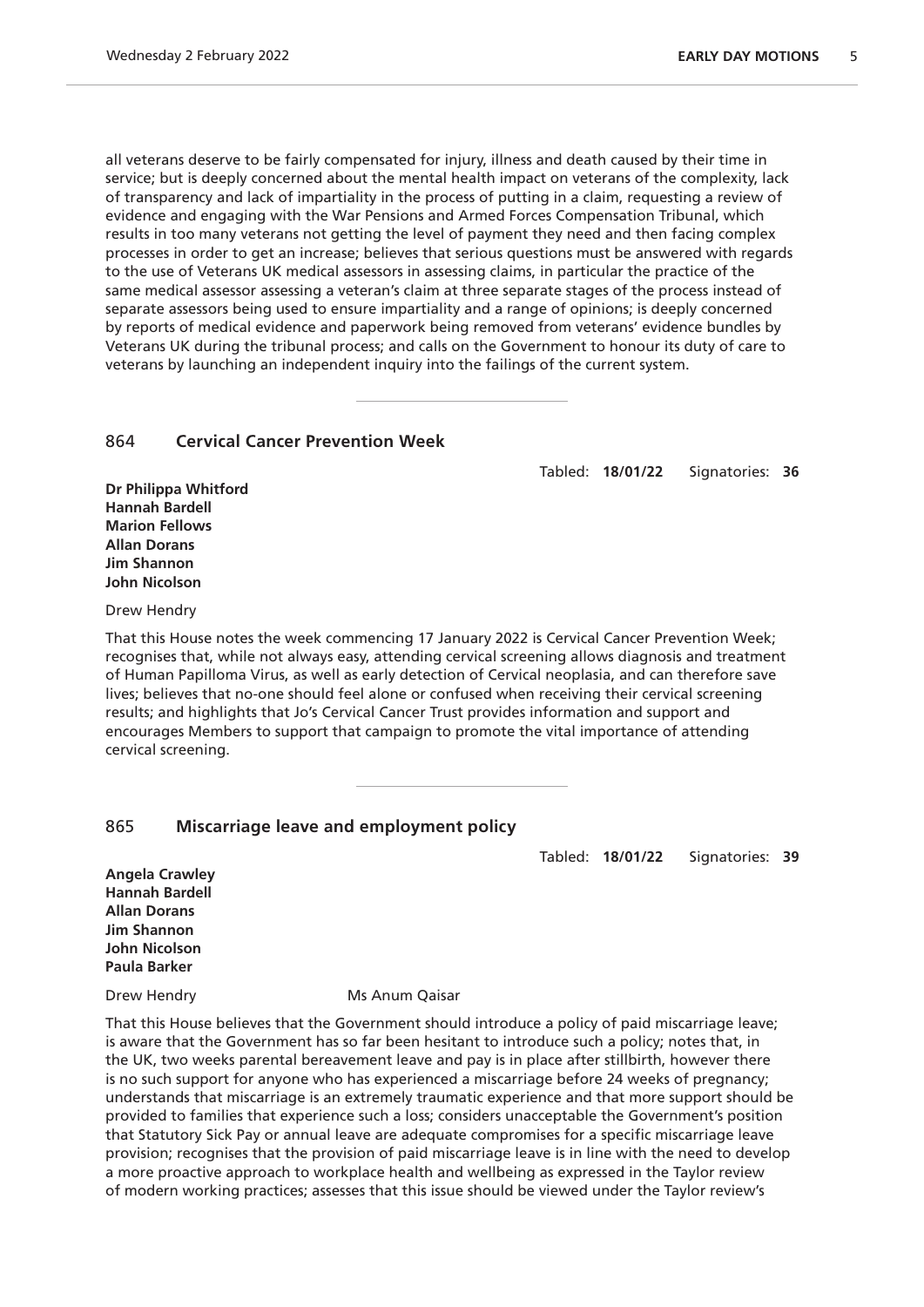ambition of fair and decent treatment in the workplace, including health and wellbeing protections in employment law which serves the wider public interest; and calls on the Government to include paid miscarriage leave in its upcoming Employment Bill.

#### 866 **East Lothian rowers cross the Atlantic in third place**

Tabled: **18/01/22** Signatories: **21**

**Kenny MacAskill Jim Shannon Margaret Ferrier Douglas Chapman Joanna Cherry Ben Lake**

Drew Hendry **Dave Doogan** 

That this House congratulates Ian Baird, Duncan Hughes, Ross McKinney, Fraser Potter and Clive Rooney of North Berwick Coastal Rowing Club, known as Five in a Row, for finishing in third place in the 2021 Talisker Atlantic Challenge; understands that the five men completed the 3000 mile journey from La Gomera in Spain to Antigua in the Caribbean in 36 days, 3 hours and 33 minutes, each taking turns to have two hours of sleep; notes that the group finished third out of thirty six boats, and describe the journey as the hardest thing they have ever done, as falling from the boat would have been fatal as the craft could not be turned around fast enough to find a crew member in the darkness; commends the fundraising efforts that the group made to get them to the starting line, with additional funds raised to be given to the charity Reverse Rett; and wishes the group the best of luck in their futures.

#### 871 **Holocaust Memorial Day**

Tabled: **19/01/22** Signatories: **32**

**Ian Paisley Ian Mearns Sir Mike Penning Jim Shannon Hywel Williams Chris Law**

#### Drew Hendry

That this House notes that on 27 January 2022 the UK will observe Holocaust Memorial Day marking the 77th anniversary of the liberation of Auschwitz-Birkenau, where an estimated 1.1 million Jewish men, women and children were murdered; commemorates the six million victims of the Holocaust and the millions of other victims of Nazi persecution; further notes that the House pays tribute to the commitment of Holocaust survivors and Kindertransport refugees who share their experiences with young people across the country; acknowledges the importance of the Holocaust Educational Trust's work in schools across the UK and in particular the Lessons from Auschwitz Project, which has so far given more than 41,000 students and teachers the opportunity to visit Auschwitz-Birkenau; welcomes the establishment of a permanent National Holocaust Memorial and Learning Centre adjacent to Parliament; pays tribute to the Holocaust Memorial Day Trust for organising the national Holocaust Memorial Day event; and urges all Right hon. and hon. Members to observe this day so that the appalling events of the Holocaust are always understood by future generations.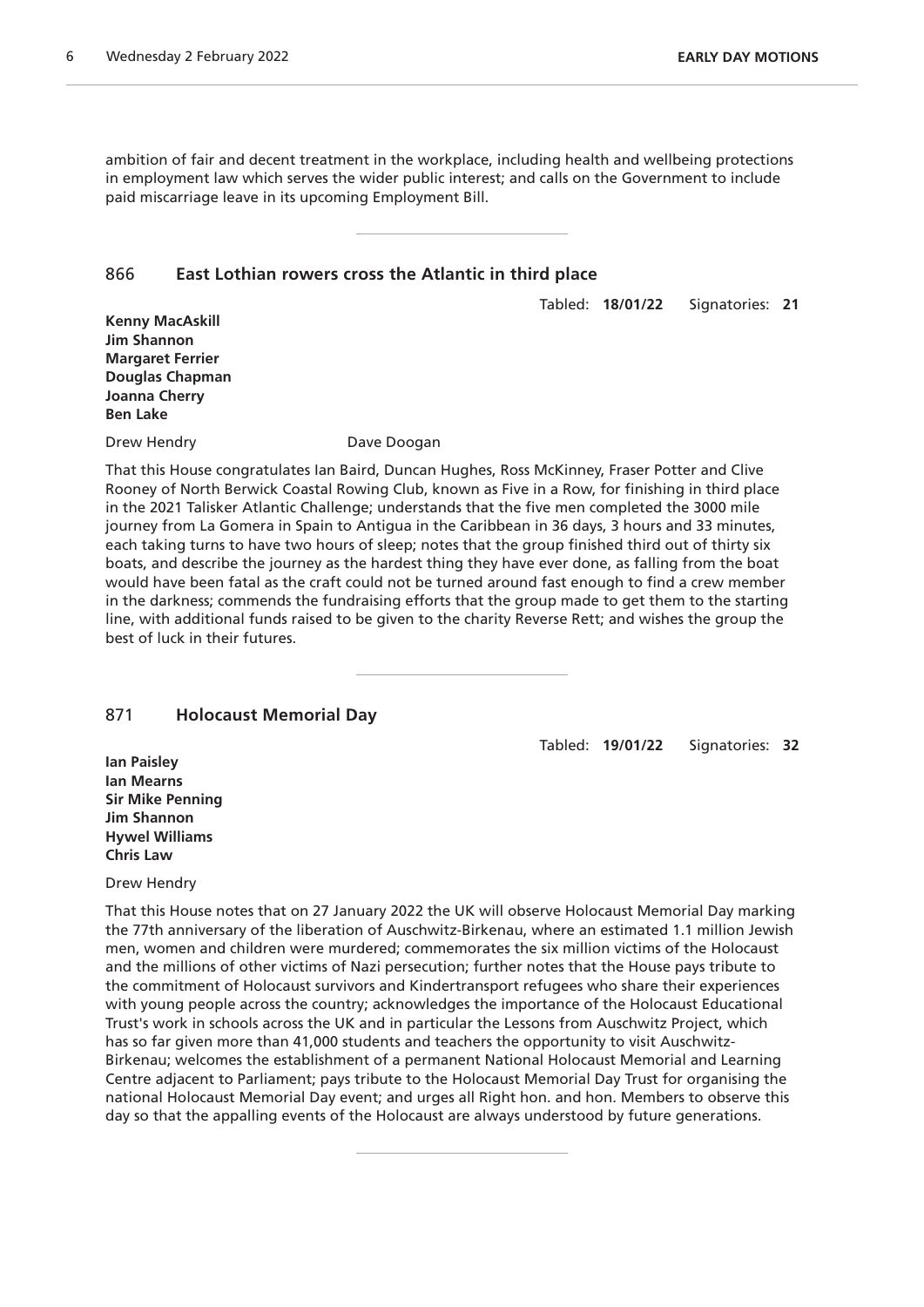#### 872 **Removal of titles**

Tabled: **19/01/22** Signatories: **16**

| <b>Rachael Maskell</b> |                       |                          |
|------------------------|-----------------------|--------------------------|
| <b>Clive Lewis</b>     |                       |                          |
| Dawn Butler            |                       |                          |
| <b>Cat Smith</b>       |                       |                          |
| <b>Emma Hardy</b>      |                       |                          |
| Kim Johnson            |                       |                          |
| Martin Docherty-Hughes | <b>Grahame Morris</b> | <b>Charlotte Nichols</b> |
| Mick Whitley           | Tommy Sheppard        |                          |

That this House acknowledges that geographically based titles can become an affront when an individual falls into disrepute; and calls on the Government to introduce a mechanism in law whereby geographically based titles can be removed in certain circumstances such as when the individual's associations, engagements or actions infringe the rights or safety of others, or are not in keeping with the ethical, social or economic values or interests of the place.

#### 893 **A wealth tax as an alternative to National Insurance increases**

Tabled: **25/01/22** Signatories: **31**

**Richard Burgon Ian Lavery John McDonnell Kate Osborne Bell Ribeiro-Addy Zarah Sultana**

Ms Anum Qaisar

That this House calls on the Government to abandon its regressive plans for a 1.25 percentage point increase in National Insurance contributions; believes this will add to the cost of living crisis people are already experiencing as a result of big increases in energy bills, high inflation, real-term wage cuts and cuts to universal credit; and calls on the Government to replace the proposed National Insurance increase with taxes on the wealth of the richest one per cent.

#### 895 **Nature Recovery Networks**

Tabled: **25/01/22** Signatories: **18**

**Mr Barry Sheerman Sammy Wilson Wera Hobhouse Claudia Webbe Jim Shannon Allan Dorans**

Douglas Chapman Drew Hendry

That this House notes the importance of Nature Recovery Networks in combatting biodiversity loss in the UK; further notes the urgent need to take action that halts the alarming trend of biodiversity decline; welcomes the findings and recommendations of the House of Commons Environmental Audit Committee report, Biodiversity in the UK: bloom or bust, HC 136, June 2021; appeals to the Government to implement that report in full; gives particular emphasis to the need for Nature Recovery Networks to be given priority in building a healthier local environment; accepts gladly the provisions laid down in the Environment Act 2021 that mandate the creation of Local Nature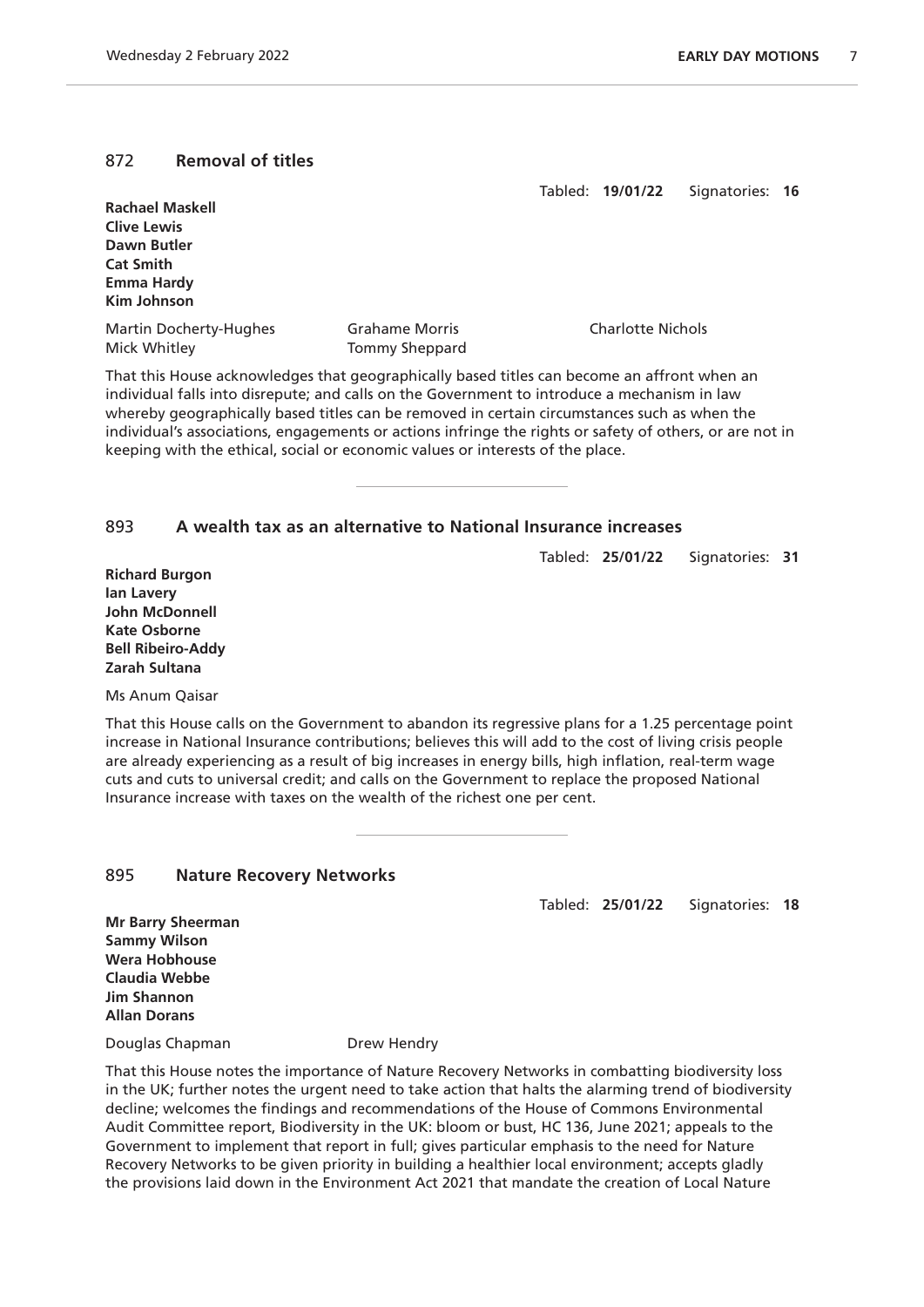Recovery Strategies to act as a spatial planning framework for Nature Recovery Networks; reiterates the recommendations of the Environmental Audit Committee that far more detail is needed to translate this ambition into transformative action; believes that to be a successful policy approach the Government must develop a plan for ensuring that Local Nature Recovery Strategies are rolled out across the entire country and that they successfully evolve into a national network; calls on the Government to link environmental and planning policies into one coherent policy approach; and further calls on the Government to make a formal assessment of the ability of local authorities to deliver their Local Nature Recovery Strategies.

#### 900 **The death of former Celtic manager Wim Jansen**

Tabled: **25/01/22** Signatories: **15**

**Brendan O'Hara Jim Shannon Richard Thomson Alan Brown Chris Law Patrick Grady**

Angus Brendan MacNeil

That this House mourns the passing of Wim Jansen, footballer, manager and coach who has died at the age of 75; acknowledges the enormous contribution he made to European football as part of the Feyenoord side which won the Dutch league title four times between 1964 and 1975, the European Cup in 1970 and the UEFA Cup in 1974; notes that Jansen was a key part of the legendary Dutch international team which reached the final of the World Cup in both 1974 and again in 1978; recognises Jansen's importance to European football in the words of his teammate and friend Johann Cruyff who said of Jansen that he considered him to be one of only four people worth listening to when they spoke about football; also acknowledges the hugely significant part Win Jansen played in the history of Celtic Football Club when as manager he led his team to their first Scottish Premier League title in a decade following a dramatic last day victory over St. Johnstone in May 1998; and thanks Wim Jansen for all he did in a lifetime in football and conveys its deepest condolences to his family.

| 906                | Providing financial restitution to women born in the 1950s |  |                  |                 |  |  |
|--------------------|------------------------------------------------------------|--|------------------|-----------------|--|--|
|                    |                                                            |  | Tabled: 26/01/22 | Signatories: 42 |  |  |
| lan Byrne          |                                                            |  |                  |                 |  |  |
| Kim Johnson        |                                                            |  |                  |                 |  |  |
|                    | Wera Hobhouse                                              |  |                  |                 |  |  |
|                    | Claudia Webbe                                              |  |                  |                 |  |  |
| <b>Jim Shannon</b> |                                                            |  |                  |                 |  |  |

Gavin Robinson Tommy Sheppard Kenny MacAskill Mr Gregory Campbell

**Beth Winter**

That this House welcomes the positive interventions from so many hon. Members from across the House on behalf of women born in the 1950s who have lost their pensions and pays tribute to constituents and campaigners in their ongoing fight for justice; recalls that women born in the 1950s were subject to discriminatory employment and pension laws; recognises that this included being excluded from some pensions schemes; further recognises that this had the negative effect for them of losing the opportunity to have the same level of pension as their partner or spouse; recognises that this has had the consequence of women in this position never being able to have equal pensions to men; notes that this has negatively and profoundly impacted on those women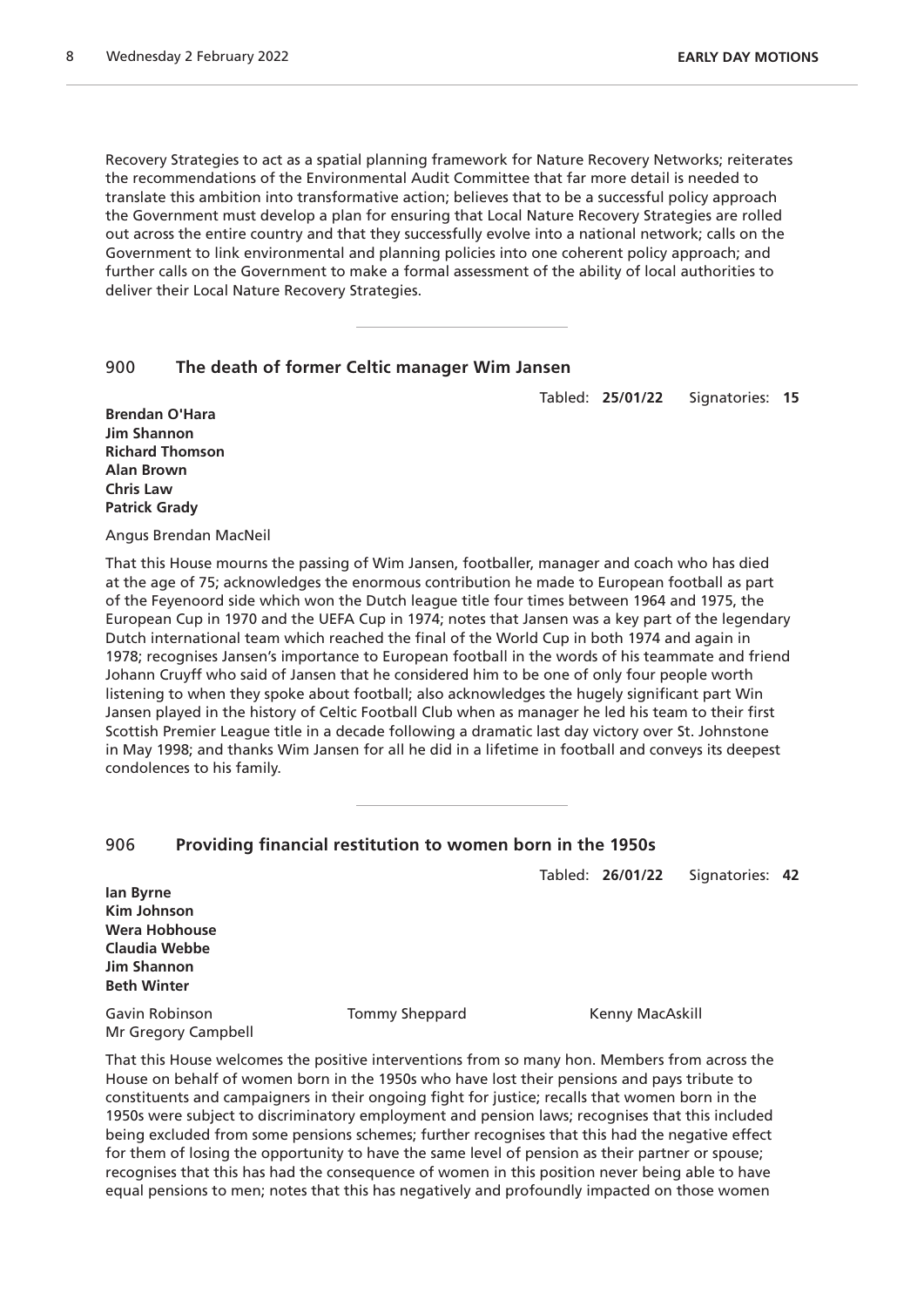including leading to increased levels of poverty, deteriorating health and homelessness; further notes that at least 3.8 million women have been impacted by the loss of their pensions from the age of 60 in three separate age hikes; and calls on the Government to enact a temporary special measure as permitted by international law to provide full restitution to women born in the 1950s who have lost their pensions from the age of 60 because of the impact of the rise in retirement age.

#### 907 **DH Robertson Butchers, Arbroath**

Tabled: **26/01/22** Signatories: **10**

**Dave Doogan Jim Shannon Allan Dorans Patrick Grady Marion Fellows Chris Stephens**

Douglas Chapman

That this House warmly congratulates Steve and Pam Bennet at DH Robertson butchers in Arbroath on their win at the Scottish Craft Butchers Awards 2022 becoming champions in the Best Link Sausage category; further congratulates DH Robertson on winning at the World Championship Scotch Pie Awards 2022 in three categories, a diamond medal in the Sausage Roll Category, gold medal in the Football Pie or Savoury Category for Arbroath FC and bronze medal in the Hot Savoury Category; notes that these awards are incredibly competitive and are judged by 60 independent industry experts and professionals; and offers best wishes in their future success as a multi-award winning butcher.

#### 911 **Stuart Delivery couriers**

Tabled: **27/01/22** Signatories: **19**

**Grahame Morris Ian Lavery Kate Osborne Mick Whitley Nadia Whittome Dr Rupa Huq**

Bell Ribeiro-Addy

Tony Lloyd **Rebecca Long Bailey** Ian Byrne

That this House notes with deep concern that key worker couriers working for JustEat subcontractor Stuart Delivery have seen their pay cut and working conditions deteriorate during the covid-19 pandemic, despite those key workers putting their own lives at risk and providing a vital service to the public; notes that couriers continue to be denied the basic workers' rights of minimum wage protections, holiday pay and pensions; further notes that the company is ultimately owned by La Poste, which is itself wholly owned by the French Government and thereby subsidised by French taxpayers; is appalled that key workers in the gig economy are provided no protection against poverty pay and unilateral changes to terms and conditions in their working relationships; is shocked that these workers, most of whom are from BAME and migrant backgrounds, have been refused the right to freely associate and protect their interests via collective bargaining, and have therefore been forced to take industrial action to challenge these conditions; and calls on Stuart Delivery to negotiate with those workers' chosen union the Independent Workers' union of Great Britain (IWGB), to rescind the recent pay cuts and to implement the minimum standards of pay and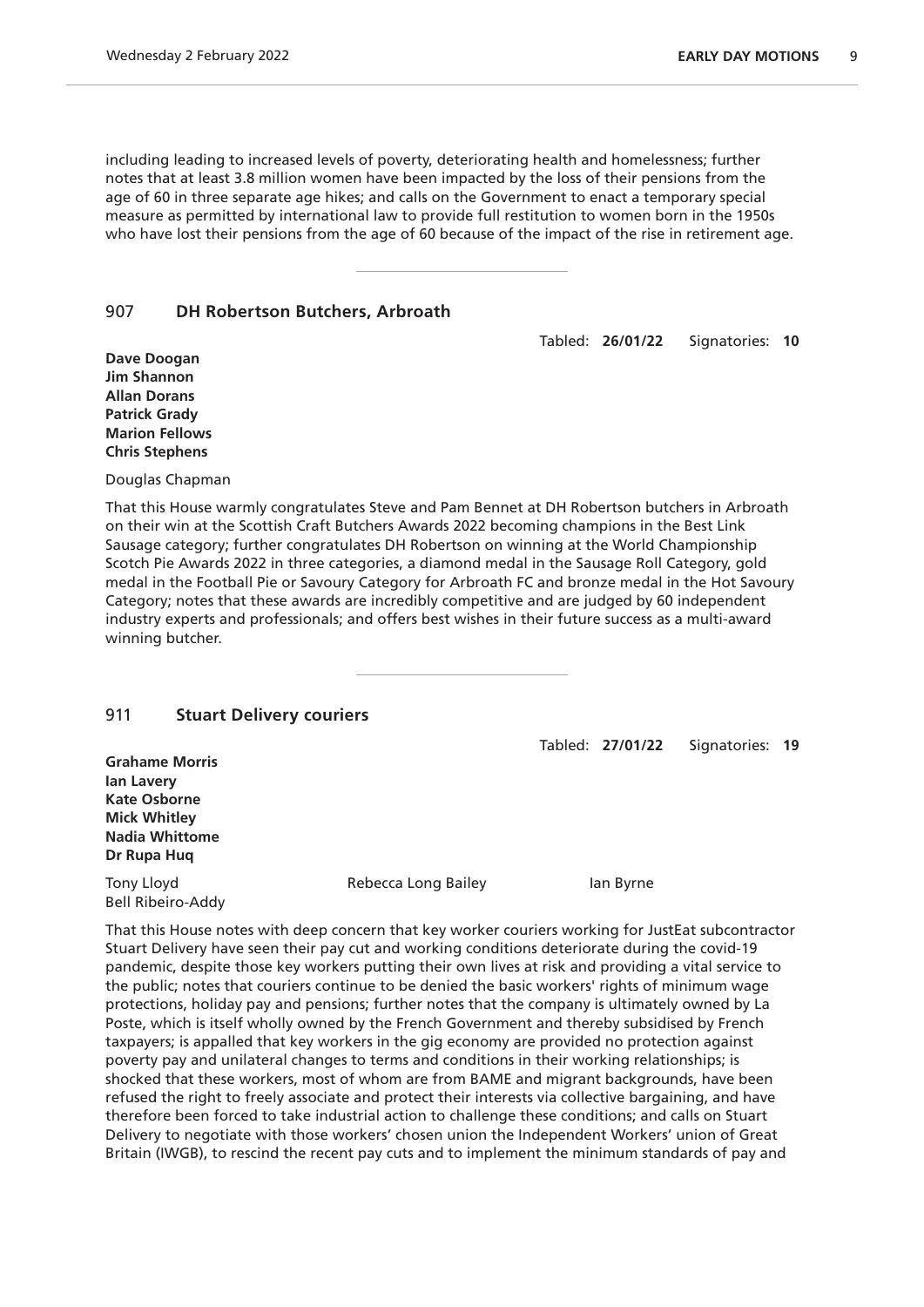conditions demanded by the IWGB in order to ensure those workers are not illegally denied their basic rights and are protected from being in working poverty.

#### 912 **70th anniversary of 2nd Cambusnethan Boys' Brigade Company**

Tabled: **27/01/22** Signatories: **4**

**Marion Fellows Chris Law Patricia Gibson Allan Dorans**

That this House congratulates 2nd Cambusnethan Boys' Brigade Company on reaching their 70th anniversary; recognises the excellent community work they has undertaken since they were founded on 12 November 1951; further recognises the excellent opportunity the Brigade provides local boys to get involved in their local communities and offer a safe and enjoyable environment to learn new skills and make new friends; commends the dedication of those working towards badges especially the Queen's Badge and wishes them every success in this endeavour; and further congratulates all of the Brigade's staff on their excellent work to support people in Wishaw and surrounding areas, particularly during this difficult year; and wishes them all the best for the future.

#### 913 **Local volunteer Nicole Watt**

Tabled: **27/01/22** Signatories: **8**

**Marion Fellows Chris Law Steven Bonnar Amy Callaghan Patricia Gibson Jim Shannon**

Douglas Chapman **Allan Dorans** 

That this House commends Nicole Watt for the outstanding voluntary work she has done throughout the pandemic to raise much needed money for valuable local charities; notes that Nicole has fundraised for the Beatson Cancer Charity, MacMillan Cancer support, Children's Cancer and other local schools and community groups; recognises Nicole's dedication to this work alongside working full time as a teacher in a local school; and further congratulates her on her excellent work to support people in the community, particularly during this difficult year, and wishes her all the best for the future.

#### 914 **Elaine Hands, local foodbank volunteer, St Bernadette's Motherwell**

Tabled: **27/01/22** Signatories: **9**

**Marion Fellows Chris Law Steven Bonnar Alison Thewliss Amy Callaghan Patricia Gibson**

Douglas Chapman Allan Dorans

This House commends the work of Elaine Hands; recognises that, in addition to working full time as a teacher in a local school, she dedicates her Sundays to running a local foodbank based at St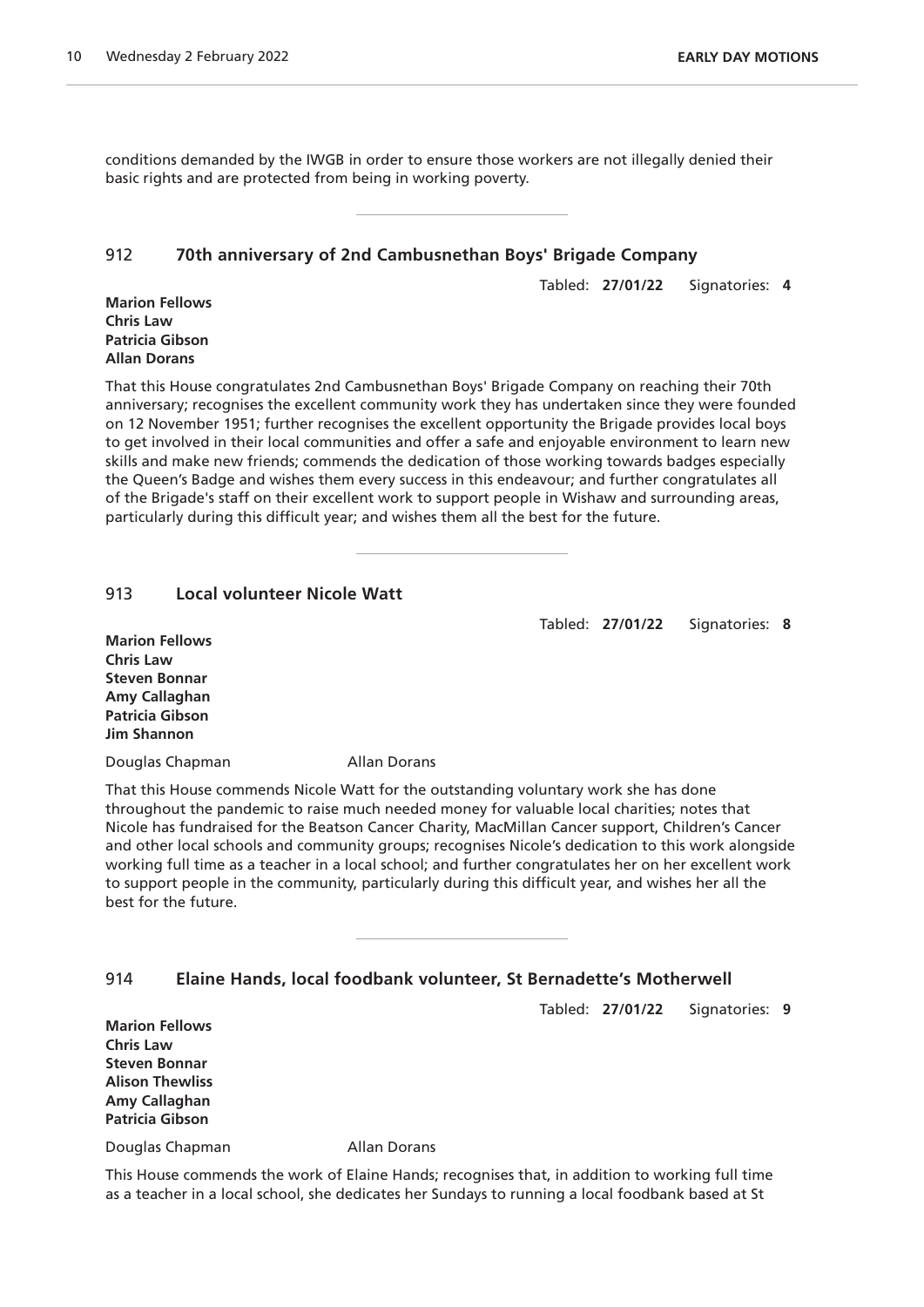Bernadette's Parish Church; further commends Elaine for helping hundreds of families in need in the local area and for providing materials and supplies herself; further notes the work she has done in conjunction with St Vincent de Paul to make up Christmas parcels for over 40 families; and further congratulates Elaine on her excellent work to support people in Wishaw and surrounding areas, particularly during this difficult year, and wishes them the best for the future.

#### 915 **South Wishaw Parish Church**

Tabled: **27/01/22** Signatories: **9**

**Marion Fellows Chris Law Steven Bonnar Alison Thewliss Amy Callaghan Patricia Gibson**

Douglas Chapman **Allan Dorans** 

That this House recognises the work of Reverend Terry Moran and all at South Wishaw Parish Church for the innovative community work they have been undertaking; commends them for the recent launch of the New Life Recovery Hub based in the Church in cooperation with Street Connect, a Glasgow based Christian charity; and further congratulates them for all their excellent work to support people in Wishaw and surrounding areas, particularly during this difficult year, and wishes them the best for the future.

#### 919 **Scottish Government spending on reserved matters**

Tabled: **28/01/22** Signatories: **4**

**Douglas Chapman John McDonnell Marion Fellows Allan Dorans**

That this House praises the Scottish Government for investing £600 million in areas that would normally be regarded as reserved issues; notes this includes £83 million on Discretionary Housing Payments to mitigate the negative impact of the bedroom tax, and £102 million to improve digital connectivity infrastructure; acknowledges however that this money comes from finite budgets which need to be balanced against core spending in devolved areas; and calls on the UK Government to recognise the Scottish Government should not be required to spend Scottish taxpayers' money to undo the damage of policies made at Westminster.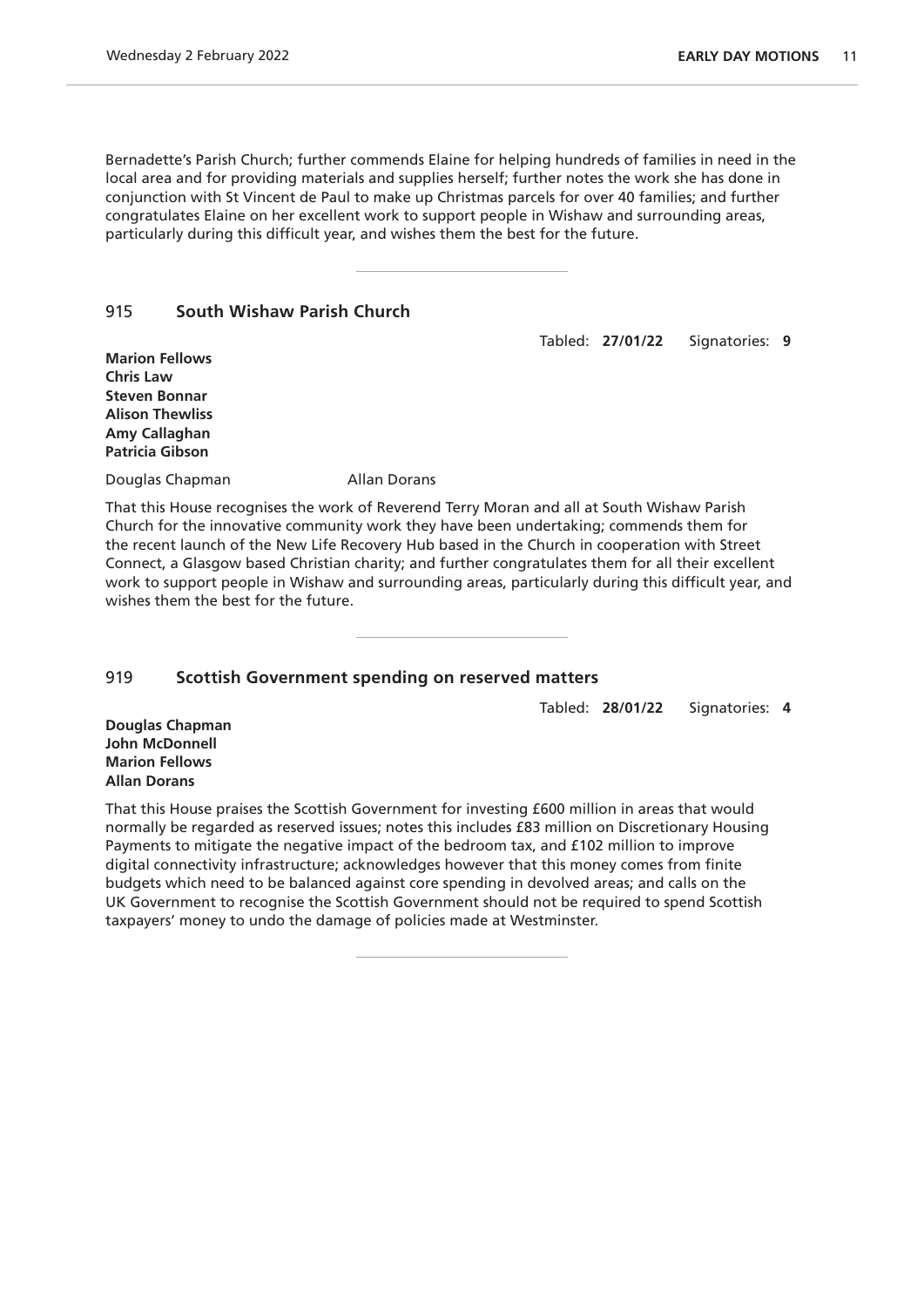#### 920 **Edna Clayton 101st birthday**

Tabled: **28/01/22** Signatories: **12**

**Stewart Malcolm McDonald Carol Monaghan Patrick Grady Anne McLaughlin David Linden Alison Thewliss**

Allan Dorans

That this House recognises that Edna Clayton, who moved into the Hector House facility in Shawlands last August, will be 101 years old on 31 January 2022; extends its birthday wishes to fun-loving Edna who is well-known figure around Battlefield and has dedicated her life to her son, James; regrets that Edna spent her milestone 100th birthday alone with no visitors, and no celebration; pays tribute to the staff at Hector House for organising a memorable birthday for Edna and for reaching out to the wider community; and once again wishes Edna a very happy 101st birthday.

#### 921 **Kids Operating Room 50th installation**

Tabled: **31/01/22** Signatories: **2**

#### **Chris Law Allan Dorans**

That this House congratulates Dundee-based charity Kids Operating Room on the delivery of their 50th operating room; notes that operating rooms have been delivered and installed in hospitals across Africa and Latin America; recognises that KidsOR works to support existing hospitals and healthcare professionals to expand their services; further recognises that through since their inception in 2018 they have increased annual capacity for safe surgery by 30,000 life-changing operations every year; and wishes KidsOR and their staff all the best for the future.

### 922 **Zero-emission vehicles and air quality**

Tabled: **31/01/22** Signatories: **2**

#### **Geraint Davies Mr Barry Sheerman [R]**

That this House acknowledges as many as 64,000 premature deaths are associated with poor air quality every year; expresses sincere condolences to the family and friends of Ella Kissi-Debrah recognising the one year anniversary on the 16th December 2021 of the Coroner's verdict that air pollution was a cause in her death; recognises that vehicle emissions are a major source of air pollution in towns and cities across the country; notes with dismay reports that 4 vehicle manufacturers, Volkswagen, Toyota, Renault-Nissan and Hyundai-Kia have refused to sign the pledge to only sell zero-emissions vehicles by 2035; calls on all vehicle manufacturers previously found to have cheated emissions rules to provide adequate compensation to vehicle owners and users who were misled; recognises the need for a co-ordinated solution between all levels of Government and the private sector to mitigate against the negative health impacts of dangerous levels of air pollution; and further notes that the Government should make reference to the incontrovertible right to breathe clean air in any future legislation.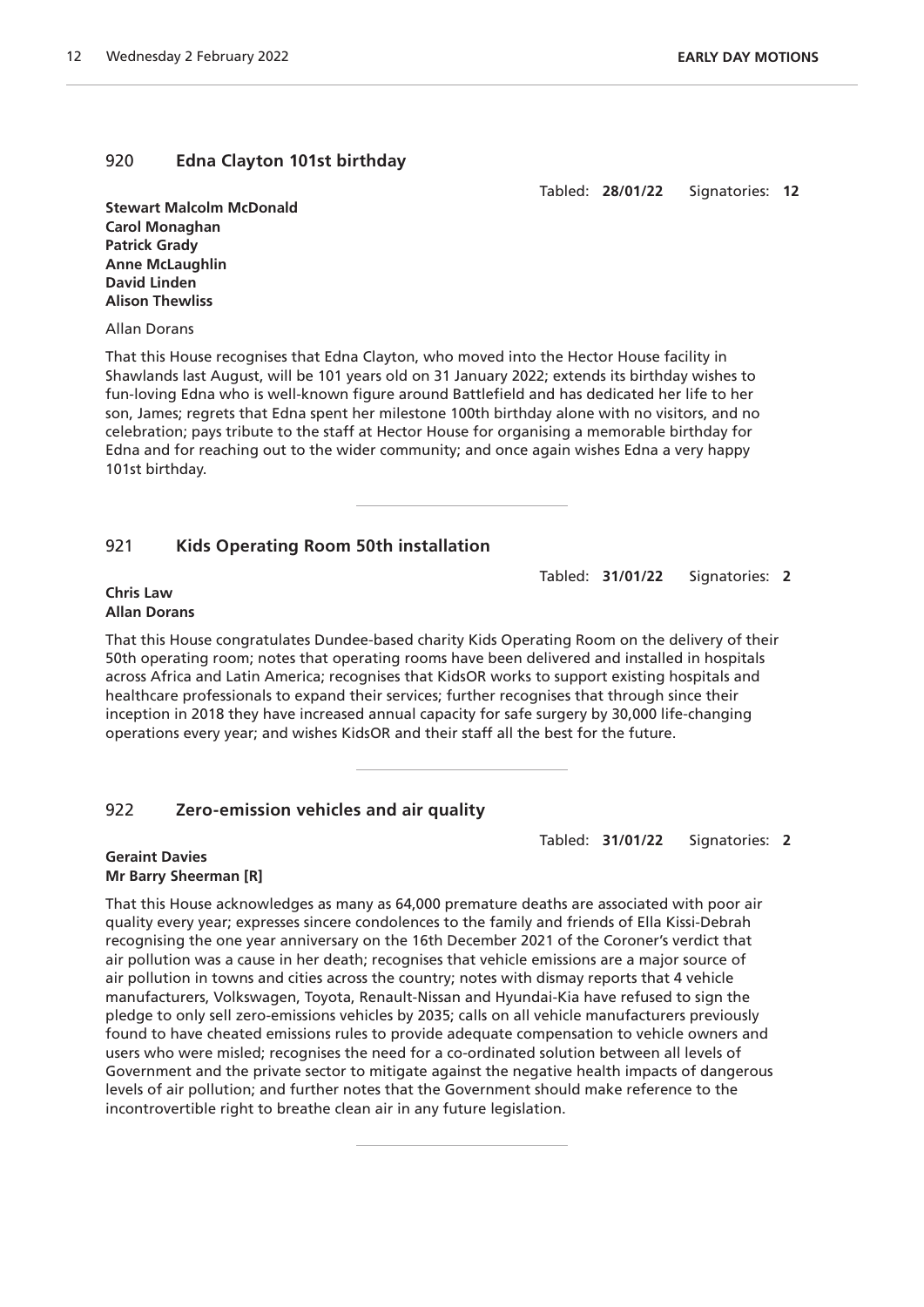#### 923 **Anniversary of the death of Sir Norman Stronge**

Tabled: **31/01/22** Signatories: **3**

#### **Jim Shannon Sir Mike Penning Mr Gregory Campbell**

That this House notes the barbaric murder of Sir Norman Stronge and his son James, at their family home in Tynan Abbey, by the IRA on 21st January 1981; further notes Sir Norman's involvement in politics and his admirable determination throughout fighting in the First World War and the Battle of the Somme; notes the malice and evil intent by Provisional IRA Members, by the use of grenades to break into their family home, machine guns used to brutally murder the father and son and the burning of their home to the ground after the killings; remembers the heartfelt words of Her Majesty the Queen that Sir Norman's loyal and distinguished service would always be remembered; and notes Sir Norman's commemoration with a tablet in the Northern Ireland Assembly Chamber.

#### 924 **Antibiotics and research on the potential link to colon cancer risk**

Tabled: **31/01/22** Signatories: **2**

#### **Jim Shannon Sir Mike Penning**

That this House notes with concern recent research from Queen's University Belfast that taking antibiotics could increase the risk of developing colon cancer by as much as half in the under 50s, with older people also seeing a higher risk; further notes work undertaken by University of Aberdeen, where 40,000 people compared antibiotic use and lifestyle factors of those who had cancer and those who didn't, where antibiotic use was found to be associated with the development of colon cancer; highlights the importance of research into links with cancer; and thanks the work of the British Journal of Cancer who are actively working to reveal links between cancer and lifestyle choice.

#### 925 **Ban on snares campaign**

Tabled: **31/01/22** Signatories: **6**

**Caroline Lucas Tim Farron Kenny MacAskill Wera Hobhouse Jonathan Edwards Martyn Day**

That this House notes a 2016 motion calling for a ban on snares that was passed unanimously; further notes that, other than the promise of a Call for Evidence in the Government's Action Plan for Animal Welfare in May 2021, no further steps to this end have been taken; acknowledges the horror and cruelty resulting from the use of snares intended to trap wild animals; notes that snares are notoriously indiscriminate, catching, injuring and killing animals, including those not intended to be the target, such as badgers, rabbits, cats, dogs, lambs and deer; recalls the findings of the 2005 Independent Working Group on Snares which reported that it would be difficult to reduce the proportion of non-targeted animals caught to below 40 per cent; recognises a joint statement organised by Animal Aid, and signed by twenty-three other animal protection groups and academics, urging action to ban snares; and calls on the Government to outlaw the manufacture, sale, possession and use of all snares without further delay.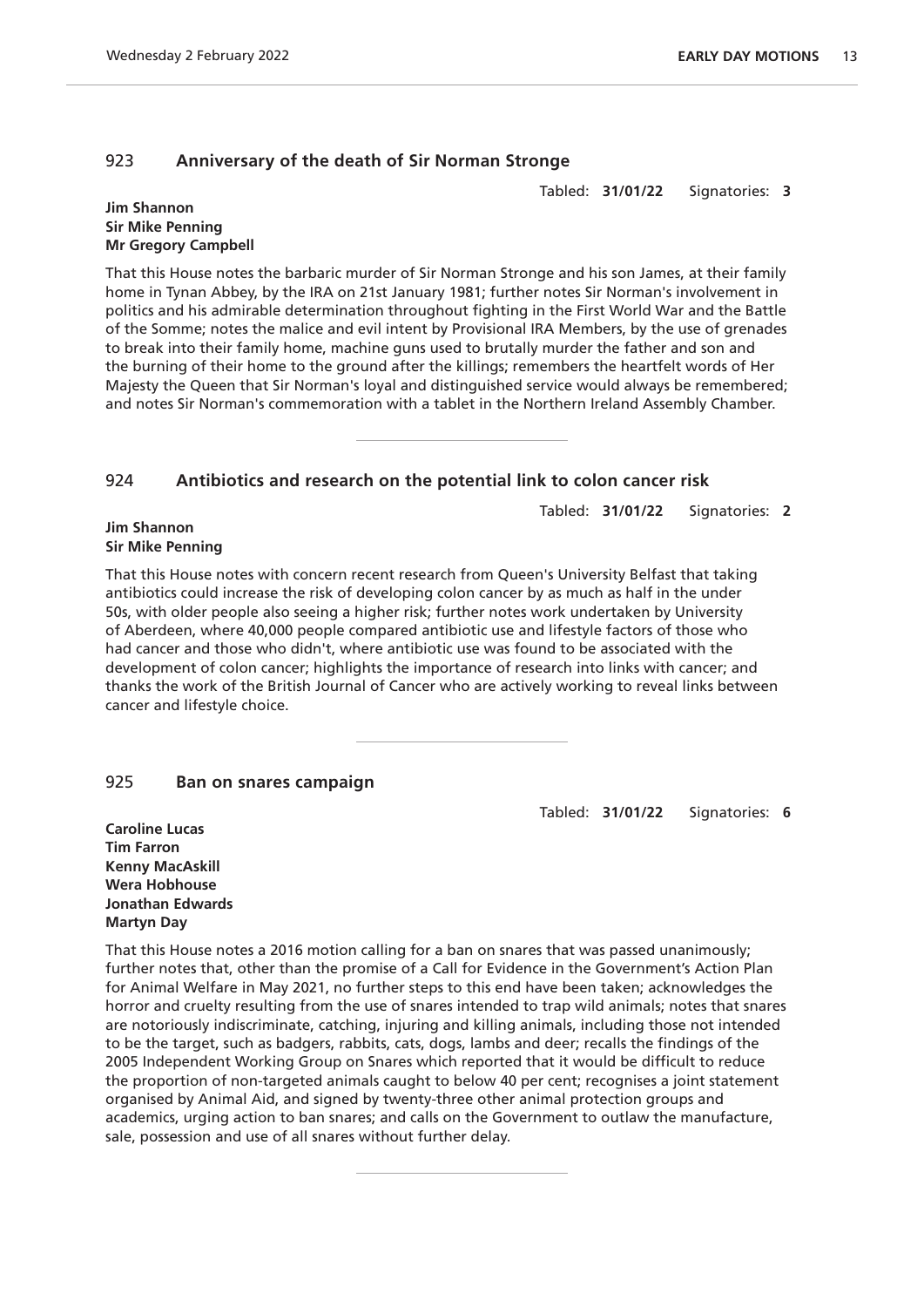#### 926 **Rainbow Heartlands project by Pink Saltire**

Tabled: **31/01/22** Signatories: **2**

#### **John Nicolson Allan Dorans**

That this House recognises the important work of Pink Saltire in building and supporting the LGBT+ community in Scotland; commends the charity's efforts to tackle isolation and loneliness in LGBT+ rural communities; and wishes them luck with the Rainbow Heartlands project, beginning in February.

### 927 **United Nations Treaty on the Prohibition of Nuclear Weapons**

Tabled: **31/01/22** Signatories: **4**

**Patrick Grady Jonathan Edwards Allan Dorans Alan Brown**

That this House notes 21 January 2022 marks the first anniversary of the entry into force of the United Nations Treaty on the Prohibition of Nuclear Weapons; regrets that the United Kingdom is neither a signatory of or a party to the Treaty; calls on the UK Government to abandon any plans or possibility of increasing the UK's nuclear arsenal, and instead take urgent steps to comply with the provisions of the Treaty and work towards nuclear disarmament at home and overseas.

#### 928 **Jennifer Dodds and the 2022 Winter Olympics**

Tabled: **31/01/22** Signatories: **3**

**Christine Jardine Jamie Stone Mr Alistair Carmichael**

That this House celebrates Jennifer Dodds of Edinburgh in competing in the 2022 Winter Olympics; notes that 2861 athletes from 91 countries have been selected for the 2022 games in Beijing; recognises the fantastic achievements of Jennifer throughout her career; acknowledges that she will be competing in both the women's team event and the mixed doubles event where she and Bruce Mouat are reigning world champions; further notes that Dodds and Mouat are the first GB athletes to compete in more than one curling event at the Olympics; wishes them both the best of luck and success; and congratulates all athletes selected for the 2022 Winter Olympics to represent Team GB.

### 929 **Bearskin caps and the armed forces**

Tabled: **31/01/22** Signatories: **6**

**Kirsten Oswald Patricia Gibson Margaret Ferrier John Nicolson Allan Dorans Alan Brown**

That this House expresses its concern that the ceremonial bearskin caps worn by members of the armed forces, most notably at the annual Trooping the Colour parade, involve the unnecessary slaughter of black bears; notes that each bearskin ceremonial cap costs the Ministry of Defence over £1,700 and sees no possible excuse for taxpayers' money to be spent on ceremonial caps made